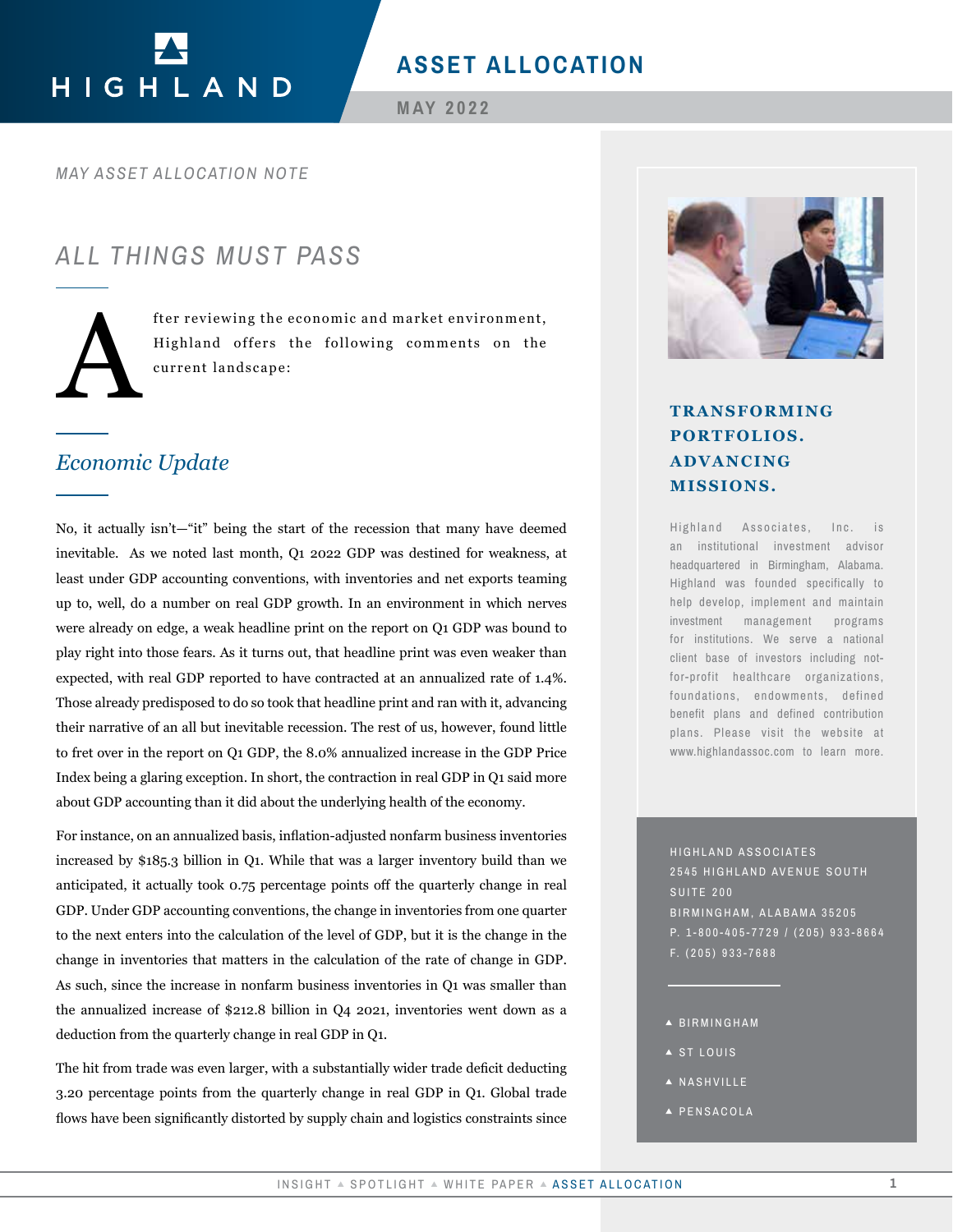#### **MAY 2022**

the onset of the pandemic, which has wreaked havoc on the timing of exports and imports being booked. More fundamentally, the wider trade deficit reflects the U.S. economy being further along in its expansion than most of its foreign counterparts.

Though they combined to knock 3.95 percentage points off the quarterly change in real GDP in Q1, neither the smaller inventory build nor the wider trade deficit says anything meaningful about the underlying health of the U.S. economy. To us, the story isn't that the build in nonfarm business inventories was smaller in Q1 2022 than in Q4 2021, but rather that, despite persistent supply chain and logistics bottlenecks, we've seen two straight quarters of rapid growth in business inventories. As for the wider trade deficit, one thing that largely escapes notice is that just over half of imports into the U.S. are either raw materials, intermediate goods, or capital equipment used by firms located in the U.S. to produce final goods. Under GDP accounting conventions, however, these imports are treated as a deduction from GDP while in reality they are a complement to domestic production.

Largely overlooked in the Q1 GDP data was that combined household and business spending grew at an annual rate of 3.7% after adjusting for inflation. Real business fixed investment rose at an annual rate of 9.2%, powered higher by outlays on equipment, machinery, and intellectual property products (research and development and software). Business investment should remain a key support for real GDP growth, driven by replacement investment, investment in automation and technology, and continued strong spending on intellectual property products. Keep in mind that, in addition to supporting contemporary real GDP growth, business investment lays the foundation for faster longer-term growth by expanding the economy's productive capacity.

Saying the headline print on the report on Q1 real GDP is misleadingly weak is not the same as saying all is well with the U.S. economy. As measured by the Consumer Price Index, inflation hit 8.5% in March and 8.3% in April. While the labor market remains solid, with another 428,000 nonfarm jobs added in April, labor supply constraints remain a hindrance to even stronger job growth while fueling rapid wage growth, some portion of which is being passed along by firms in the form of higher output prices. As for non-labor inputs, the Institute for Supply Management's monthly surveys of the manufacturing and services sectors show

input price pressures remain intense. At the same time, the latest round of shutdowns in China has further disrupted global supply chains, which could mean that goods price inflation will be higher and more persistent than had been anticipated. Finally, higher mortgage interest rates pose a threat to single family construction and sales, particularly in conjunction with the lofty pace of house price appreciation over the past several quarters.

Against the backdrop of elevated inflation and notably tight labor market conditions, the FOMC raised the Fed funds rate by 50 basis points at their May meeting, and in his post-meeting press conference, Federal Reserve Chairman Powell stated that likesized hikes will be "on the table for the next couple of meetings." At the same time, Chairman Powell noted that 75-basis-point hikes are "not something the committee is actively considering," which, while not ruling out such moves, does set the bar for them considerably higher. Rather than taking comfort from this, market participants seem concerned that the FOMC may not be moving fast enough to get back to a more neutral policy stance.

Lurking as a wild card in the discussion of how far the FOMC will go in the current cycle, and how fast they will get there, is the Fed's balance sheet. At the conclusion of their May meeting, the FOMC announced the Fed's balance sheet will begin winding down on June 1, at a rate of \$47.5 billion for the first three months and at a monthly rate of \$95.0 billion thereafter. While the FOMC may hope that the balance sheet winding down will be little more than "background noise," the reality could be less benign. Running down the Fed's balance sheet could put upward pressure on interest rates and could add another degree of volatility in already volatile fixed income markets. To the extent either, let alone both, prove to be the case, the real economy will not be immune from the fallout.

*Sources: Regions Economic Division; Bureau of Economic Analysis; Bureau of Labor Statistics; Institute for Supply Management* 

## *Investment Strategy Update*

As we've written about in recent months, the fundamental and market-based data we most closely monitor as part of our Highland Diffusion Index framework are turning mixed as the Russia-Ukraine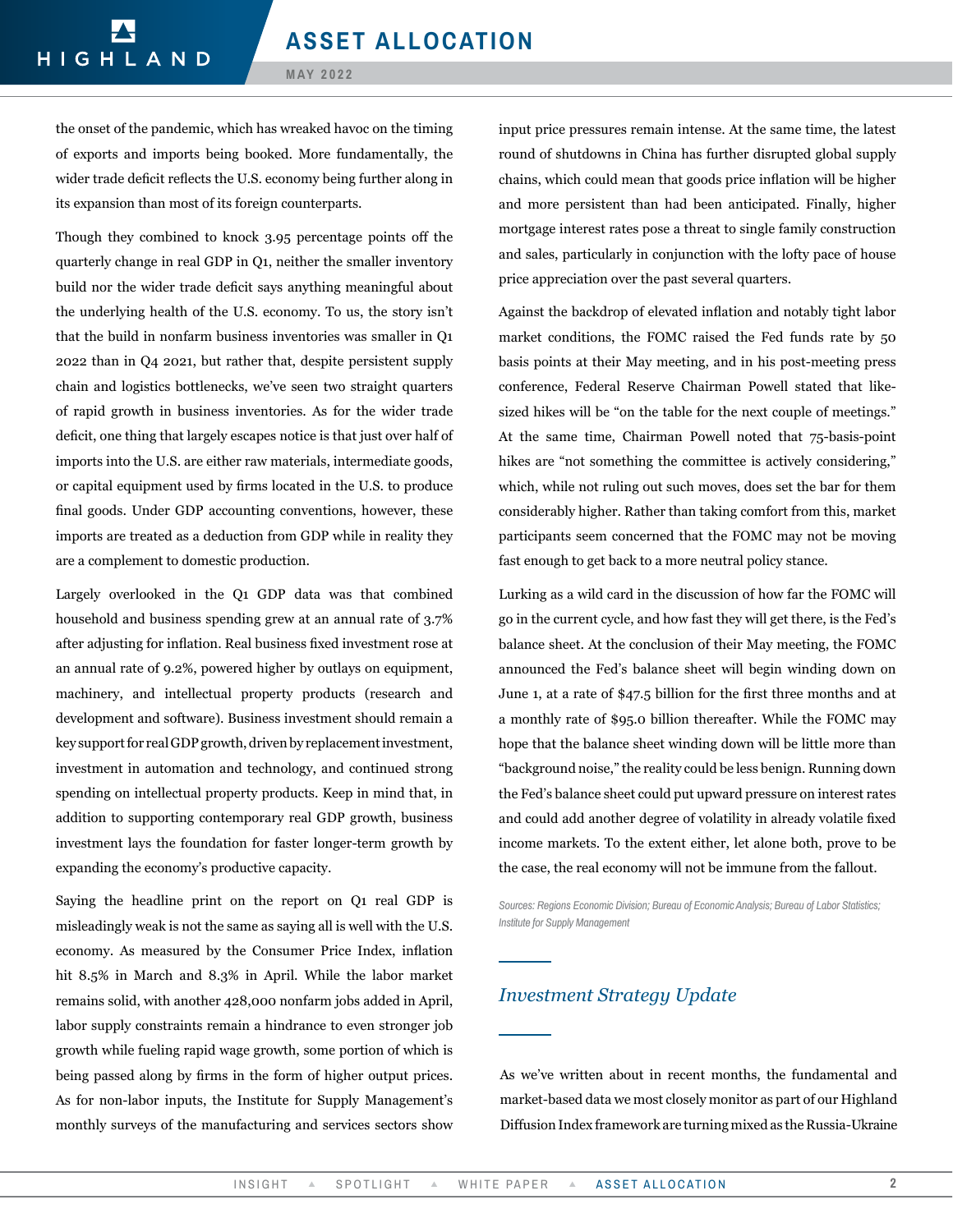#### **MAY 2022**

war, China's zero-COVID policy, and changes in Federal Reserve policy impact each in different ways. Specifically, market measures like credit spreads, momentum, and sentiment-driven factors are currently signaling far more weakness than what is being observed in economic and employment data. Q1 marked just the third time ever, and the first time in more than 40 years, that the S&P 500 and the Barclays Aggregate declined at least 3% in a single quarter. The common culprit for both is interest rates, with higher, longer-duration growth equities bearing the brunt of the pain. Capital markets are recognizing a change in many regimes – including interest rates, inflation, and geopolitical – and volatility is likely to remain heightened until the current uncertainty and wide range of outcomes is resolved with some level of confidence.

We understand how uncomfortable market corrections can be for investors. But it's helpful to remember that intra-year declines are quite normal. In each case, equity markets were set up for attractive returns going forward. Staying invested can significantly boost longterm returns.

| Decade | # of<br>Intra-Year<br><b>Drawdowns</b><br>$>10\%$ | Average<br><b>Drawdown</b> | Average<br>Length<br>(Months) | Average<br>Forward<br>12 Month<br><b>Return</b> |
|--------|---------------------------------------------------|----------------------------|-------------------------------|-------------------------------------------------|
| 1970's | 5                                                 | $-19.30%$                  |                               | 18.59%                                          |
| 1980's | 3                                                 | $-17.89%$                  | 5                             | 30.83%                                          |
| 1990's | 2                                                 | $-14.07%$                  | 4                             | 36.66%                                          |
| 2000's | 5                                                 | $-25.01%$                  |                               | 3.94%                                           |
| 2010's | 3                                                 | $-13.56%$                  | 3                             | 26.73%                                          |

*Source: Bloomberg*

Investors' most recent experience was in March of 2020, where the equity markets declined -19.6% and posted a forward 12M return of 56.35%.

Importantly, remaining invested does not mean investors can't be tactical. We've discussed many of our favored asset classes in recent Asset Allocation Notes. These include commodities and natural resource equities, real estate, U.S. value equities, and alternative fixed income assets. All of these have held up well year-to-date and in many cases are positive. Highland will continue to closely monitor changes to the outlook and position portfolios accordingly.

### *Fixed Income Update*

Traditionally, bonds have served the role as a safe-haven asset class, protecting investors during periods of equity market volatility. This has not been the case so far in 2022. The Bloomberg U.S. Aggregate Index is down nearly 10% through April as rate hikes and inflation concerns take their toll. With only four negative calendar years since 1980, this is a big move.

In recent years Highland has recommended clients maintain allocations to traditional fixed income assets at their lowest bound and seek alternatives. With yields at historical lows and the threat of rising rates leading to negative returns at some point (bond yield and bond prices move in opposite directions), we sought assets that could provide higher total returns but also serve a safe-haven role. Relative value, macro, and credit are some of the strategies we've been invested in this year that have held up well relative to traditional asset classes and even produced positive absolute returns in many cases.

Relative value strategies are typically trading strategies that hedge out traditional risk factors like beta and duration and seek to capture the inefficiencies in pricing between similar or even related assets. Some relative value strategies profit in times of volatility. A mix of relative value strategies including equity, rates, F/X, agency mortgage derivative, and volatility relative value strategies have been positive year-to-date. Macro strategies are also uncorrelated, and Highland has historically preferred to use macro managers that are negatively correlated to risk factors in traditional asset classes. This means that macro strategies often have a modest return profile, but in environments such as these they can really shine. Macro is one of the best performing strategies this year. We utilize both discretionary and systematic macro strategies, which have been short interest rates in the front of the curve, albeit for different reasons. Lastly, short duration asset-backed and corporate credit strategies remain a core position. This can come in the form of long/short credit, structured credit, or a variety of more esoteric credit strategies. While credit by nature has some of the same risk factors (duration and credit spread risk) that drive fixed income returns, the mix is different and often hedged. It is